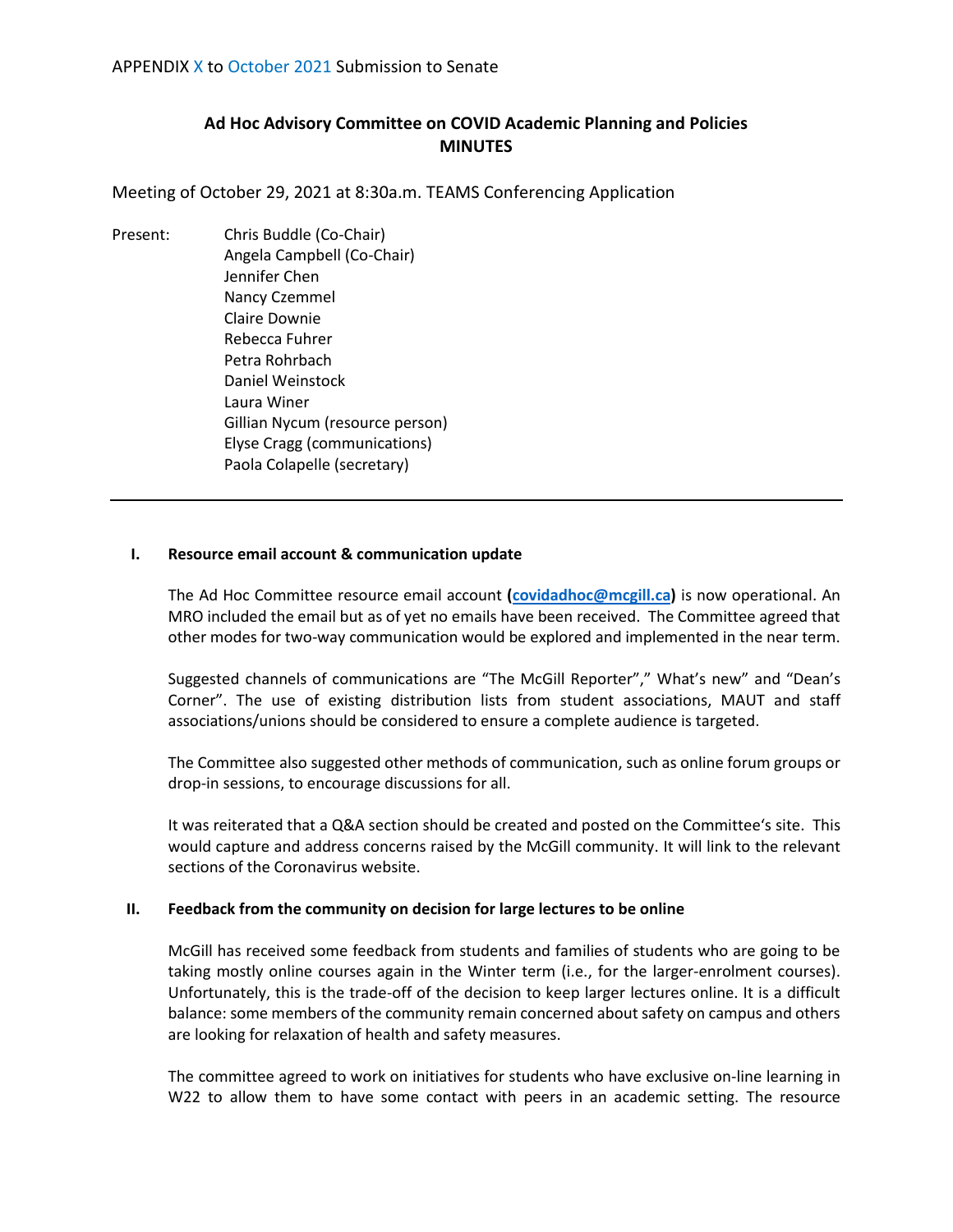implications will need to be considered carefully. Laura Winer, Gillian Nycum, and Chris Buddle will follow up with Faculties that offer the largest classes to explore in-person curricular opportunities for the Winter term.

It was noted that complaints are being heard from student societies who wish to plan social gatherings. The committee plans on working with SSMU and PGSS to create a communication on this issue. Although vaccination rates are high, the risk of increasing chances of transmission cannot be taken for the time being.

## **III. EOC transition and impact on ad-hoc committee (Chris)**

The Ad-hoc committee was informed that a MRO communication will be sent that informs the community about the demobilization of the Emergency Operation Centre (EOC) since, although we are still in a pandemic context, we are no longer in the same state of emergency.

A new and reimagined structure called the Recovery and Operations Resumptions Committee (ROR), which will be chaired by Prof. Chris Buddle and Fabrice Labeau, will be created and will be in place starting on the week of 1 November. It will maintain the same functional groups which represent different areas of the University with the objective to return the decision-making and governance structures to their usual place.

The Ad-hoc committee's work will not be directly impacted by this, and there will be a direct connection between the committee and ROR through the co-Chair (Chris Buddle).

## **IV. Winter 2022 planning**

A document stating draft Terms of Reference on W22 Course Delivery (see Attached) was distributed for the Committee review and feedback. This document is an elaboration on the five principles that the Committee had set at an earlier meeting.

Faculties were engaged with the creation and development of this document, which contains key points around decision-making as it pertains to delivery of online course activities for the Winter 2022 term. The document aims to provide a baseline of consistency across all Faculties and programs in terms of course delivery in the W22 term, while also extending discretion to individual Faculties to determine the parameters of online teaching instructors.

Committee members provided feedback to refine the document notably in relation to specific terminology and ensuring clarity for the readers. It was agreed that the document would be revised accordingly and that it would then proceed for review to the Academic Policy Committee (APC) before being presented to Senate for approval at its November meeting.

The committee was overall in favour of the document, but wanted to ensure there was an additional point about even distribution of workload throughout the term for students, and that instructors were careful in respecting contact hours. The committee also suggested that the terminologies pertaining to online/remote teaching be included with the document when presented to APC.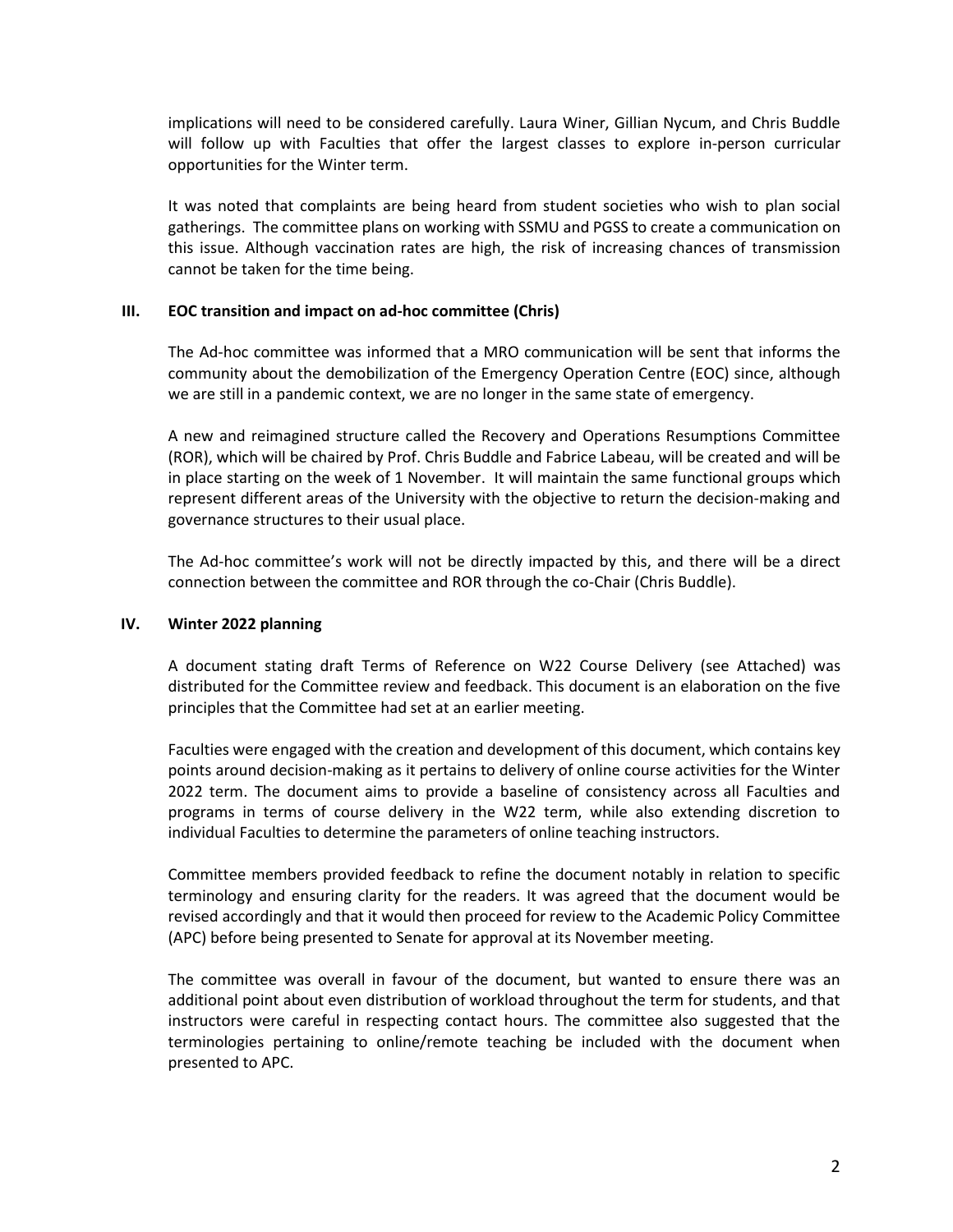## **V. Student Accommodation follow-up**

It was established that the Committee's meeting of November 5th will be devoted solely to discussions on student accommodations. Instructions will be provided to Committee members about information required for the table which was drafted last week with the aim to have a structured and concrete plan for next week's conversations on accommodations.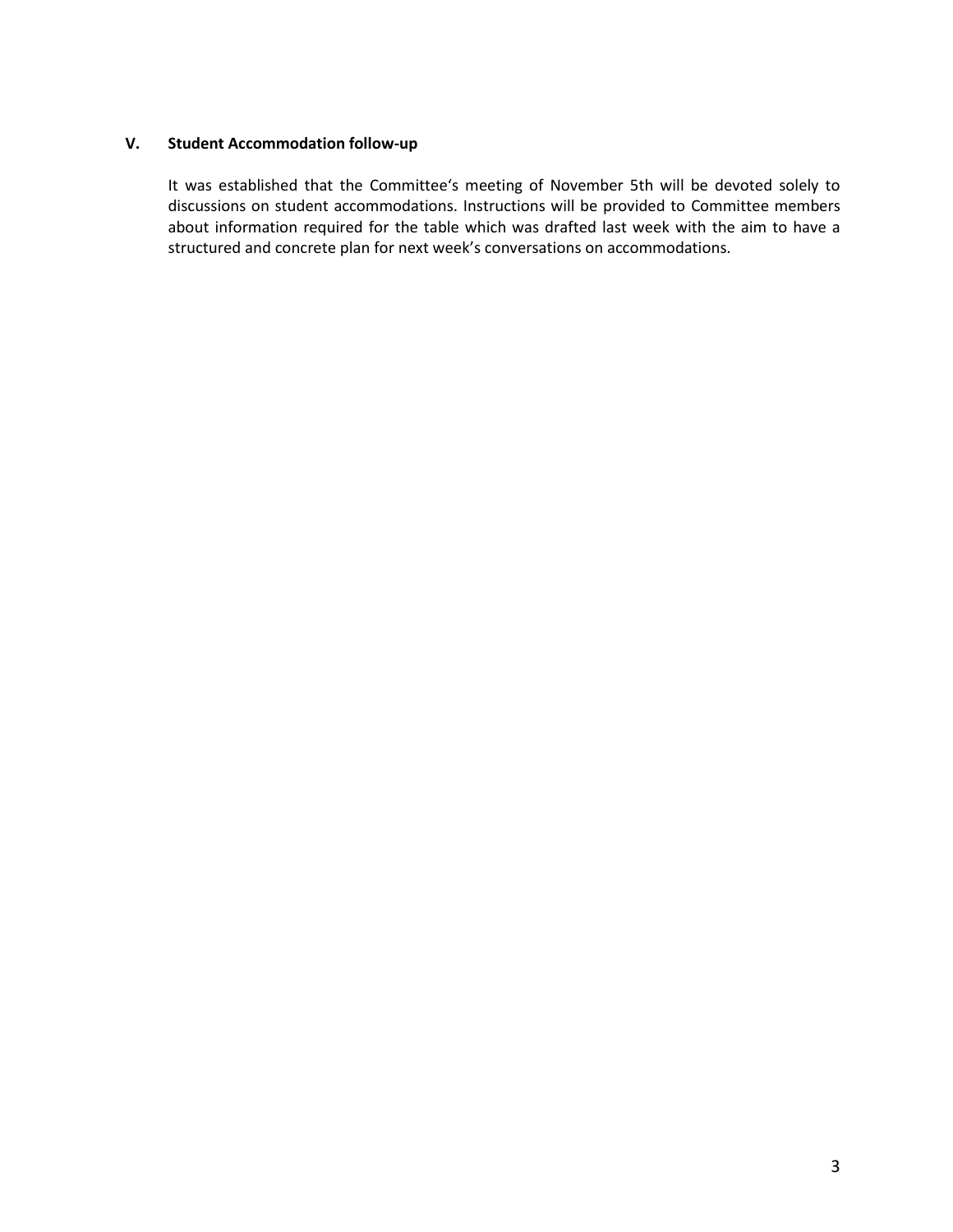## **Course Delivery for Winter 2022 - Terms of Reference Version 1: Discussed at Oct. 29 Committee mtg**

All instructors are responsible for their courses and can adopt new approaches to enhance the quality of teaching and learning in support of course objectives. At the same time, it is important for the University, Faculties, and Departments or Schools to oversee teaching practices to validate that program requirements are upheld and to ensure high quality and consistent learning experiences for students. For the Winter 2022 term, large lectures (enrolment over 200) will be delivered principally online. Instructors of smaller-enrolment courses may also wish to integrate online components to their courses. This document sets parameters for such integration of online teaching and learning within courses, extending principles that were also in place – although not previously made explicit – in Fall 2021.

The following parametres apply for the Winter 2022 term:

- McGill remains committed to in-person teaching. Accordingly, the primary mode of instruction at McGill for the Winter 2022 will be in person, both at the course and at program levels. When a course activity is assigned a classroom, it is expected that it will be delivered in-person. However, this does not prevent an instructor from integrating some online learning components in alignment with parametres set out in this document.
- A small number of programs and courses at McGill have been previously designed to be delivered fully online. Those courses remain fully online and are not affected by the terms set out in this document.
- An instructor may be able to deliver online a limited proportion of a course they are assigned to teach in person without having to confer with or seek approval from their Chair or Faculty ("threshold"). The threshold is determined by each Faculty according to its own program and accredetition requirements and objectives and, as a general rule, is not to exceed 20% of contact hours.
- An instructor who wishes to teach online a proportion of their course that exceeds the threshold is expected to obtain approval from the Faculty in which the course in question is delivered. Each Faculty will have a process for assessing and deciding on these requests. Decision-making criteria include the following, as well as any other factors a Faculty deems appropriate given its own requirements:
	- o Relevant program and accreditation requirements will be met.
	- $\circ$  Core student learning outcomes, experiences, and/or competencies that require inperson activities will be maintained or enhanced.
	- $\circ$  The course commits to a minimum number (or %) of synchronous in-person contact hours – to be determined by the Faculty – that will be delivered at least in part by the course instructor (that is, instructors cannot ask TAs to deliver all in-person components of the course).
	- $\circ$  The instructor has demonstrated the added pedagogical value of offering a significant online components to the course.
	- $\circ$  Instructors agree to include a question on their course evaluations to solicit and obtain student feedback on the remote components of the course.
	- $\circ$  The modality of delivery, including plans for blended learning (i.e., in-person and remote components), must be signaled in the course outline as of the first day of term.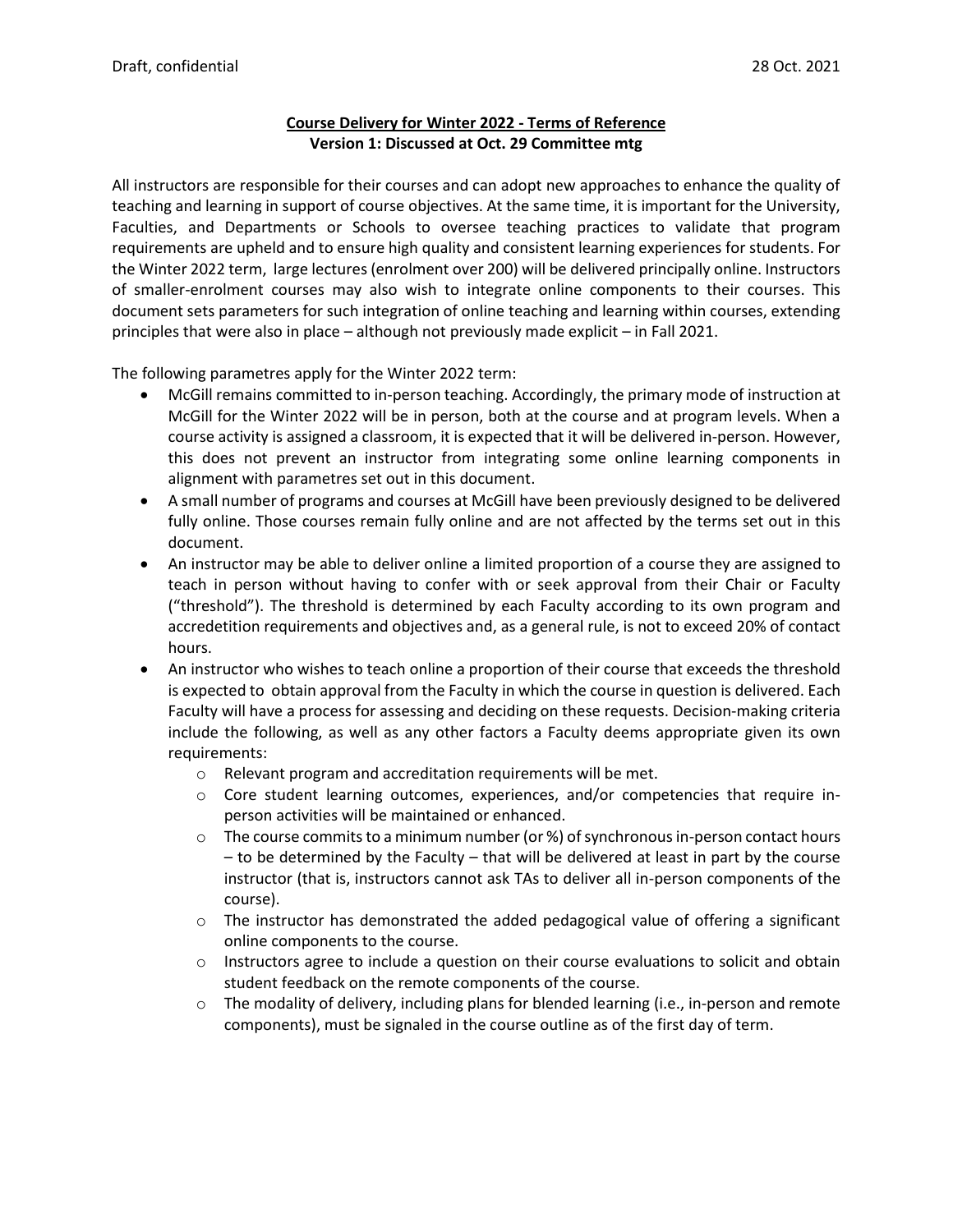## **Course Delivery for Winter 2022 – Terms of Reference Version 2: to proceed to review by the Academic Policy Committee**

These terms of reference apply only to the Winter 2022 Academic Term at McGill University.

McGill remains committed to in-person teaching. Accordingly, the primary mode of instruction at McGill for the Winter 2022 term will be in person, at both the course and program levels. All instructors are responsible for their courses and can adopt new approaches to enhance the quality of teaching and learning in support of course objectives. At the same time, it is important for the University, Faculties, Schools, and Departments to oversee teaching practices and validate that program requirements are upheld and to ensure high quality and consistent learning experiences for students.

For the Winter 2022 term, large lectures (enrolment greater or equal to 200) will be delivered principally online (for terminology see **Appendix A**). For other activities, when a course is assigned a classroom, it is expected that it will be delivered in-person. However, instructors of courses with enrolments under 200 may wish to integrate online components into their courses; this document establishes the parameters for such circumstances. The terms set out herein extend principles that were in place – although not previously made explicit – in Fall 2021.

These terms of reference do not affect the small number of programs and courses at McGill that have been previously designed to be delivered fully online.

For the Winter 2022 term, online learning components for courses can be integrated into teaching activities provided the parameters below are followed:

- An instructor may be able to deliver online a limited proportion (hereinafter "the threshold") of a course they are assigned to teach in person without having to confer with or seek approval from their Chair or Faculty. The threshold is determined by each Faculty according to its own program and accreditation requirements and objectives. As a general rule, the threshold will not exceed 20% of contact hours. Online components are expected to adhere to good pedagogical practices and support the learning outcomes for the course.
- An instructor who wishes to teach online a proportion of their course that exceeds the threshold will obtain approval from the Faculty in which the course is delivered. Each Faculty will have a process for assessing and approving requests. Decision-making criteria include the following, as well as any other factors a Faculty deems appropriate given its own objectives and requirements:
	- o Relevant program and accreditation requirements will be met.
	- $\circ$  Core student learning outcomes, experiences, and/or competencies that require inperson activities will be maintained or enhanced.
	- $\circ$  The instructor has demonstrated that they will respect the number of contact hours for the course and will ensure that the workload assigned to students in the course is distributed throughout the academic term.
	- $\circ$  A minimum number (or %) of synchronous, in-person contact hours to be determined by the Faculty – that will be delivered, at least in part, by the instructor (i.e., instructors cannot ask TAs to deliver all in-person components of the course).
	- $\circ$  The instructor has demonstrated the added pedagogical value of offering online teaching that exceeds the threshold.
	- $\circ$  Instructors agree to include a question on their course evaluations to solicit student feedback on the online components of the course.